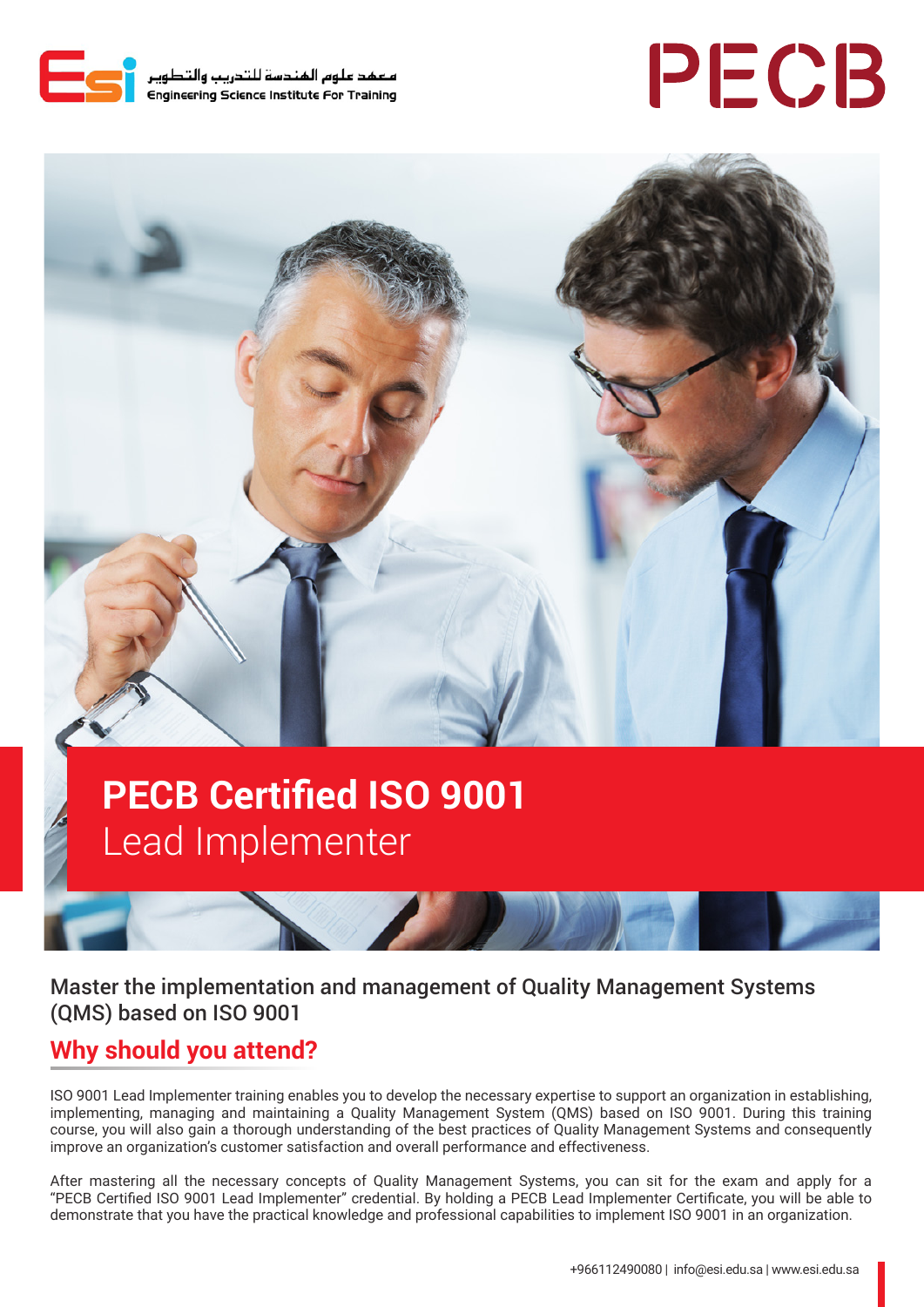

## **Who should attend?**

- $\blacktriangleright$  Managers or consultants involved in Quality Management
- $\triangleright$  Expert advisors seeking to master the implementation of a Quality Management System
- $\triangleright$  Individuals responsible for maintaining conformance with QMS requirements
- $\triangleright$  OMS team members

## **Course agenda** Duration: 5 days

### **Day 1** | Introduction to ISO 9001 and initiation of a QMS  $\triangleright$  Course objectives and structure  $\blacktriangleright$  Standards and regulatory frameworks > Quality Management Systems (QMS) **Day 2** Plan the implementation of a QMS  $\blacktriangleright$  Leadership and commitment  $\triangleright$  QMS scope  $\triangleright$  QMS policies **Day 3** | Implementation of a QMS Resource management  $\blacktriangleright$  Awareness and communication  $\triangleright$  Documentation management **Day 4** QMS monitoring, measurement, continuous improvement and preparation for a certification audit  $\triangleright$  Monitoring, measurement, analysis and evaluation  $\triangleright$  Internal audit  $\blacktriangleright$  Management review  $\blacktriangleright$  Treatment of non-conformities  $\triangleright$  Continual improvement  $\triangleright$  Preparing for the certification audit  $\triangleright$  Competence and evaluation of implementers  $\triangleright$  Closing the training **Day 5** Certification Exam

#### $\triangleright$  Initiating the implementation of a QMS

- $\blacktriangleright$  Understanding the organization and clarifying the quality objectives
- $\triangleright$  Roles, responsibilities and authorities
- $\triangleright$  Risk assessment
- $\triangleright$  Quality objectives and planning of changes
- $\triangleright$  Operational control
- $\blacktriangleright$  Product requirements, design and purchasing process
- $\blacktriangleright$  Production and service provision

#### +966112490080 | info@esi.edu.sa | www.esi.edu.sa

- -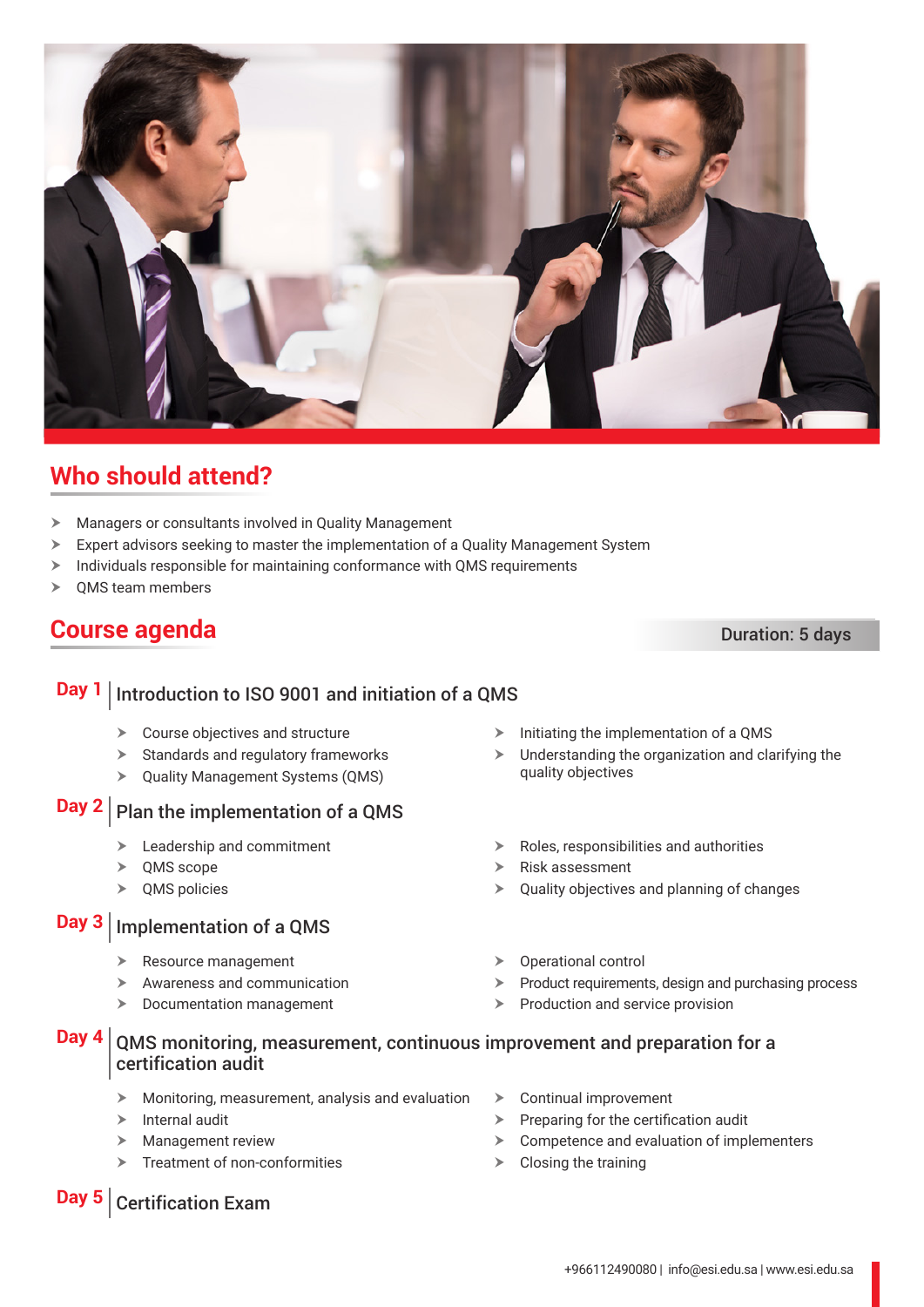

## **Learning objectives**

- $\blacktriangleright$  Acknowledge the correlation between ISO 9001 and other standards and regulatory frameworks
- $\triangleright$  Master the concepts, approaches, methods and techniques used for the implementation and effective management of a QMS
- $\geq$  Learn how to interpret the ISO 9001 requirements in the specific context of an organization

For more information about exam details, please visit [Examination Rules and Policies](https://pecb.com/en/examination-rules-and-policies).

- $\triangleright$  Learn how to support an organization to effectively plan, implement, manage, monitor and maintain a QMS
- $\triangleright$  Acquire the expertise to advise an organization in implementing Quality Management System best practices

## **Examination** Duration: 3 hours

The "PECB Certified ISO 9001 Lead Implementer" exam fully meets the requirements of the PECB Examination and Certification Programme (ECP). The exam covers the following competency domains:

**Domain 1** | Fundamental principles and concepts of a Quality Management System (QMS) **Domain 2** Quality Management System (QMS) **Domain 3** Planning a QMS implementation based on ISO 9001 **Domain 4** | Implementing a QMS based on ISO 9001 **Domain 5** Performance evaluation, monitoring and measurement of a QMS based on ISO 9001 **Domain 6** Continual improvement of a QMS based on ISO 9001 **Domain 7** Preparing for a QMS certification audit

+966112490080 | info@esi.edu.sa | www.esi.edu.sa